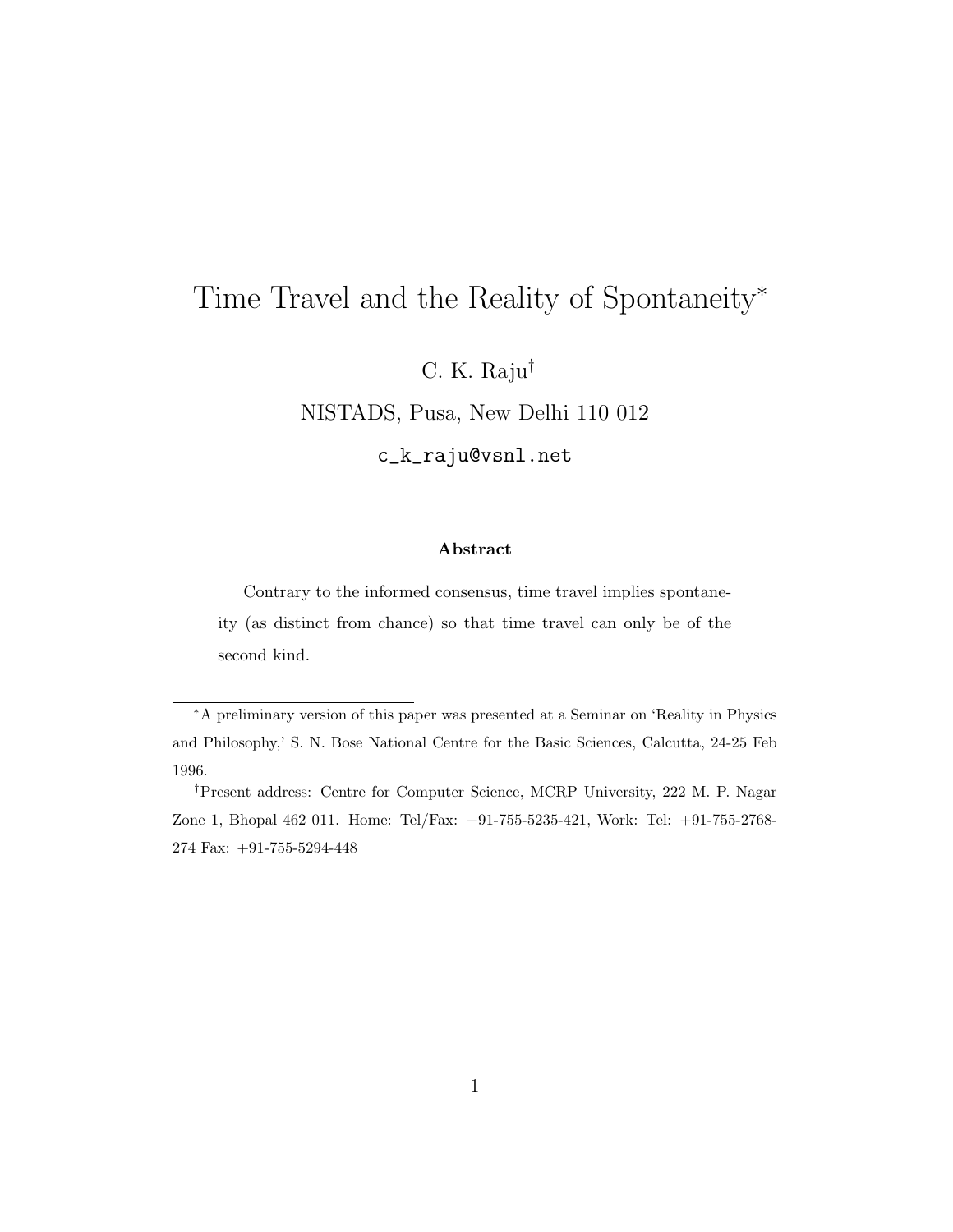No patient who recovers without a physician can logically attribute his recovery to spontaneity. Indeed, under a close examination spontaneity disappears. For everything that occurs will be found to do so through something, and this 'through something' shows that spontaneity is a mere name and has no reality. Medicine, however, because it acts 'through something' and because its results may be forecasted, has reality.

Hippocrates: The  $Art^*$ 

## 1 INTRODUCTION

In this paper I consider time travel both as a real physical possibility and as a means of re-examining fundamental assumptions about time. Though stemming from a new mathematical model of the evolutionary equations of physics, the arguments in this paper are robust enough to be stated with the

<sup>\*</sup>cited in S. Sambursky, *Physics of the Stoics*, reprint 1987, Routledge and Keegan Paul, London, p. 51–52.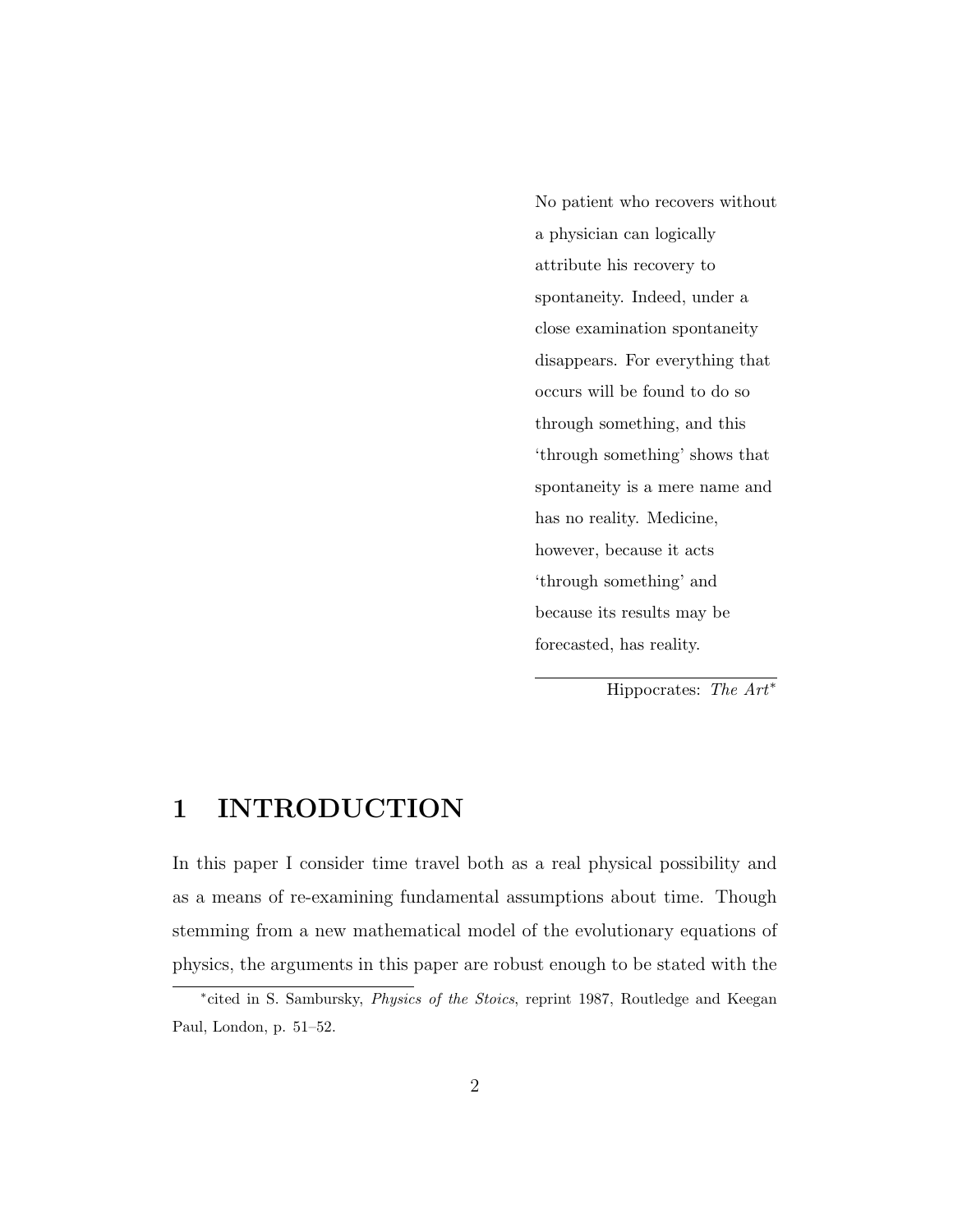technicalities only in the background. Such a style of exposition also seems desirable in view of the widespread interest in time-travel.

#### 1.1 Background

Thorne and his consortium have proposed<sup>1</sup> time machines based on 'wormhole' solutions, exploiting the fact that the Hilbert-Einstein equations are silent about the (algebraic) topology of spacetime. While the 'wormhole' solutions involve 'exotic matter'—matter with negative mass and positively amusing properties<sup>2</sup>—Gott<sup>3</sup> has shown that closed timelike curves  $(CTCs)$ may also arise with cosmic strings. On the other hand,  $Hawking<sup>4</sup>$  has argued that there is excellent empirical evidence for chronology protection since we have not been invaded by hordes of tourists from the future.

#### 1.2 Two kinds of time-travel

For the purposes of this paper it helps to make an informal distinction between two types of time travel: (i) with time-machines and (ii) without machines. An example of the second kind of time travel is transfer of information using a retarded interaction going forward in time and an advanced interaction returning backward in time.<sup>5</sup> Access to advanced interactions<sup>6</sup> is possible under the hypothesis of a microphysical tilt in the arrow of time.<sup>7</sup> Strictly speaking, a 'tilt' does not involve any new hypothesis; the usual hypothesis of 'causality' is rejected, so that the evolution of a many-particle system is governed by a different category of (mixed-type functional differential) equations of motion.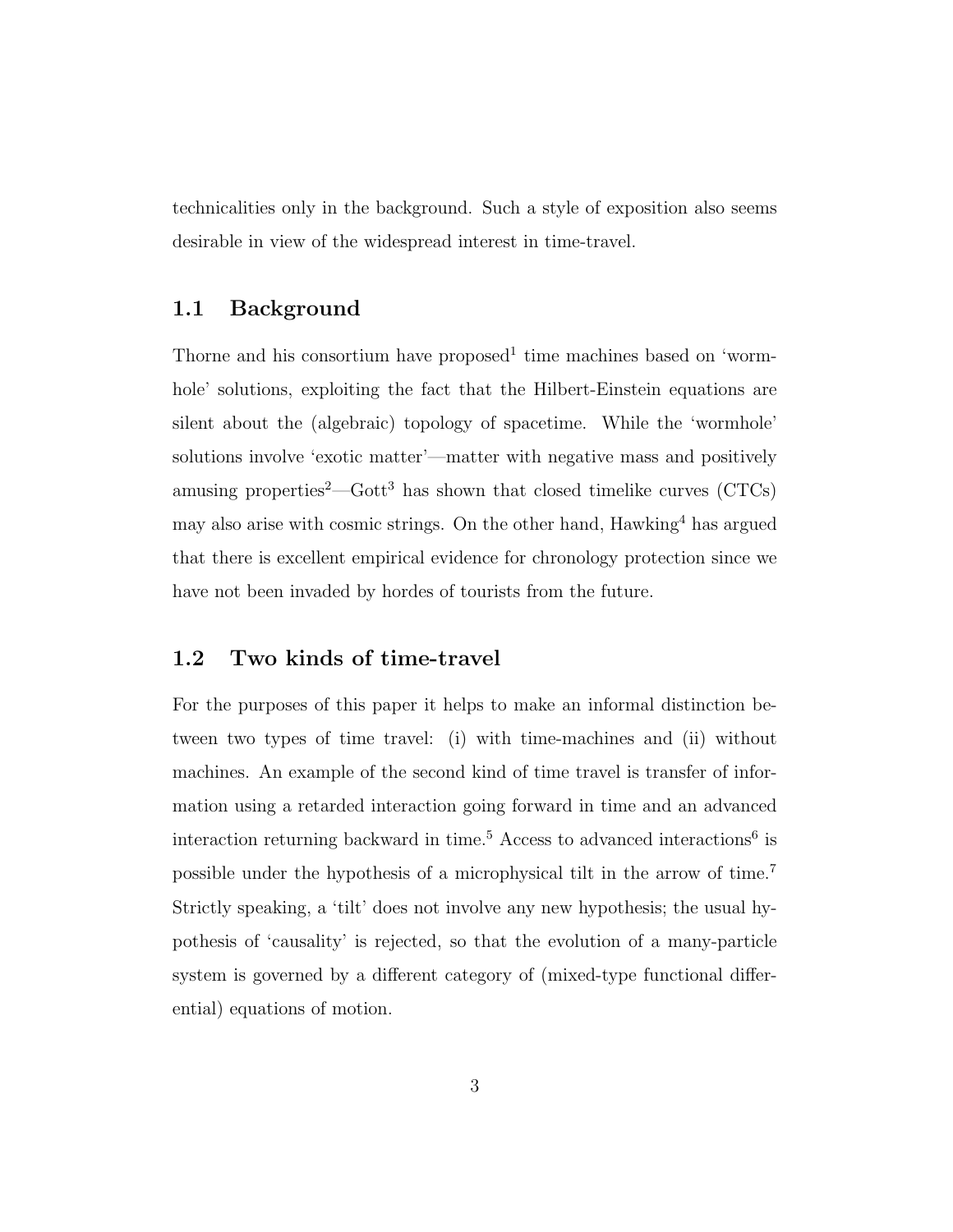Time travel of the second kind contemplates only transfer of information without involving physical transport of the traveler's body. Nevertheless, some (diminished) kind of intervention in the past is possible, in principle, because information may be transferred from present to past using advanced interactions, though the bandwidth is a very small fraction of the bandwidth for information transfer to the future using retarded interactions.

#### 1.3 Aim

The aim of this paper is to stand on its head the standard conclusion derived from the paradoxes of time travel, $^8$  especially for the case of time travel without machines.

## 2 THE PARADOXES OF TIME TRAVEL

#### 2.1 The grandfather paradox

The grandfather paradox is well-known:<sup>9</sup> Tim travels into the past to kill his grandfather when Grandfather was yet a boy; but that would mean that Tim could not have been born and so could not have killed Grandfather. The generally accepted conclusion is as follows. Since Tim did not kill Grandfather in the 'original' 1921, consistency demands that neither does he kill Grandfather in the 'new' 1921. The time traveler must be prepared for unexpected constraints; Tim must fail in the enterprise of killing Grandfather for some commonplace reason. Perhaps some noise distracts him at the last moment, perhaps he misses despite much target practice, perhaps even Tim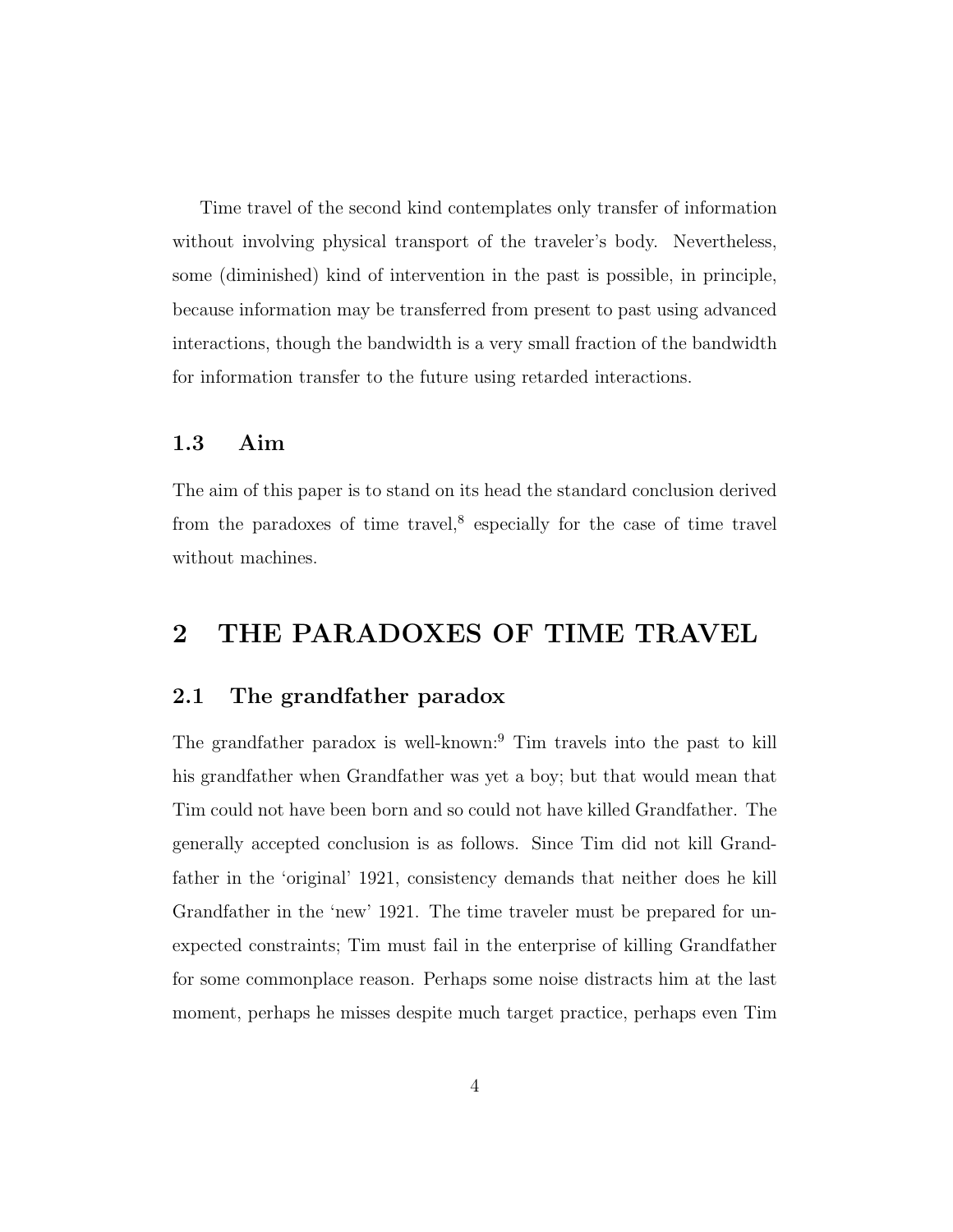killed Grandfather only to discover his true antecedents! As summarised by Woodward,<sup>10</sup> 'Time travel makes "free will" irrelevant'.

### 2.2 Mundane time

One could elaborate the paradox as follows. Mundane time has a structure<sup>11</sup> which is past linear and future branching (Fig. 1). If one bends it around in a circle and joins future to past then either future branching or past linearity must fail, so that one obtains the supercyclic time of Fig. 2.



Figure 1: Mundane time: In everyday life, one philosophizes about the past but agonizes about the future on the belief that one's actions partly decide the future, but leave the past unaffected.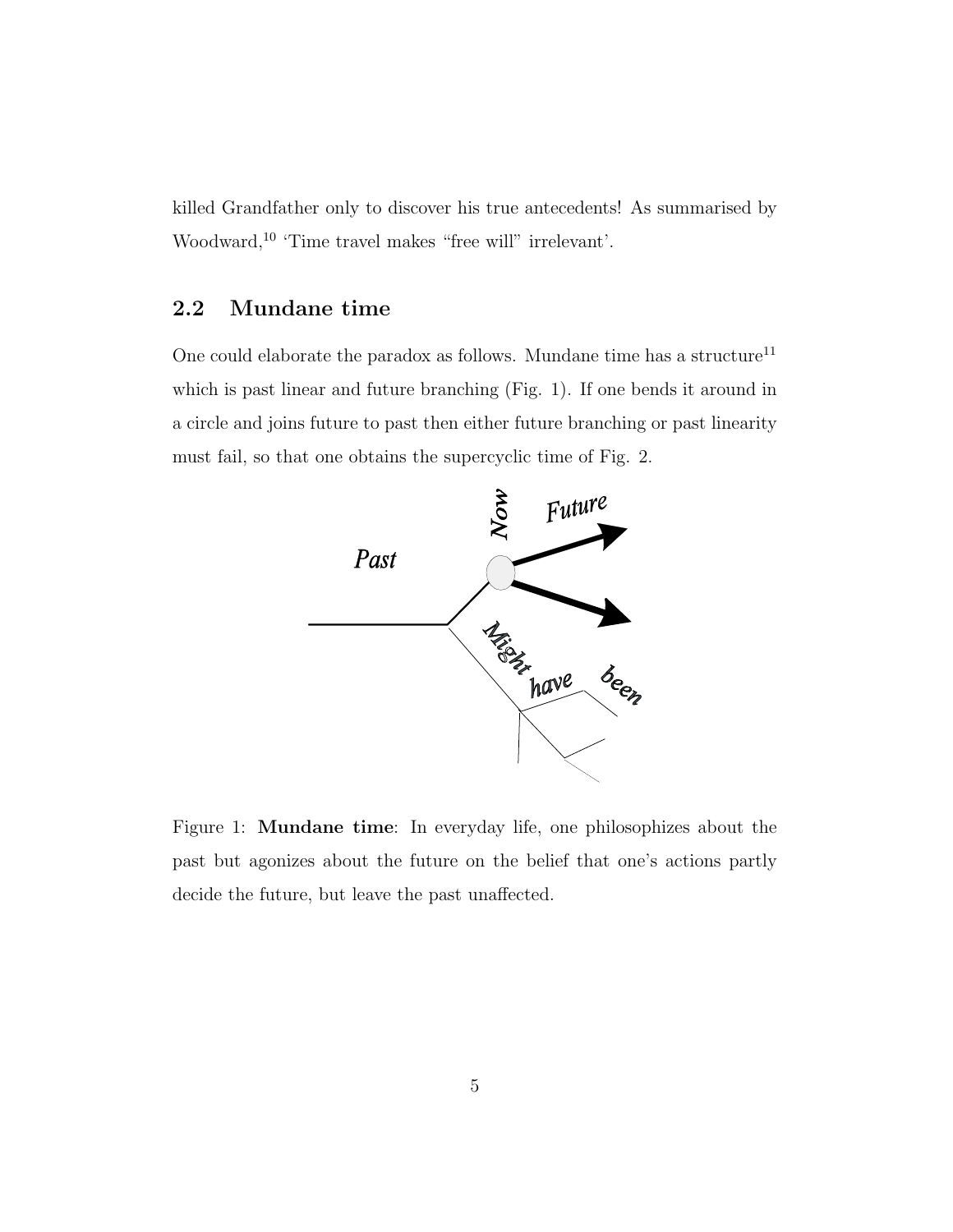

Figure 2: Supercyclic time: All instants of time are arranged in a closed cycle, so that any instant 'precedes' any other. Such a situation cannot be readily described with the binary earlier-later relation implicit in the tensestructure of Indo-European languages.

### 2.3 Popper's record postulate

Why not give up past linearity? This could be problematic, since the significance of experimental records would then diminish, for an experimental record could not, then, claim to represent the past. Popper<sup>12</sup> proposed a record postulate, the 'principle of the unbroken connection of world lines' which he formulated in operational terms as follows.

Any 'observer' (local material system) can begin, at any instant, a record (causal trace); make successive entries into that record; and arrange for the preservation of the record for any desired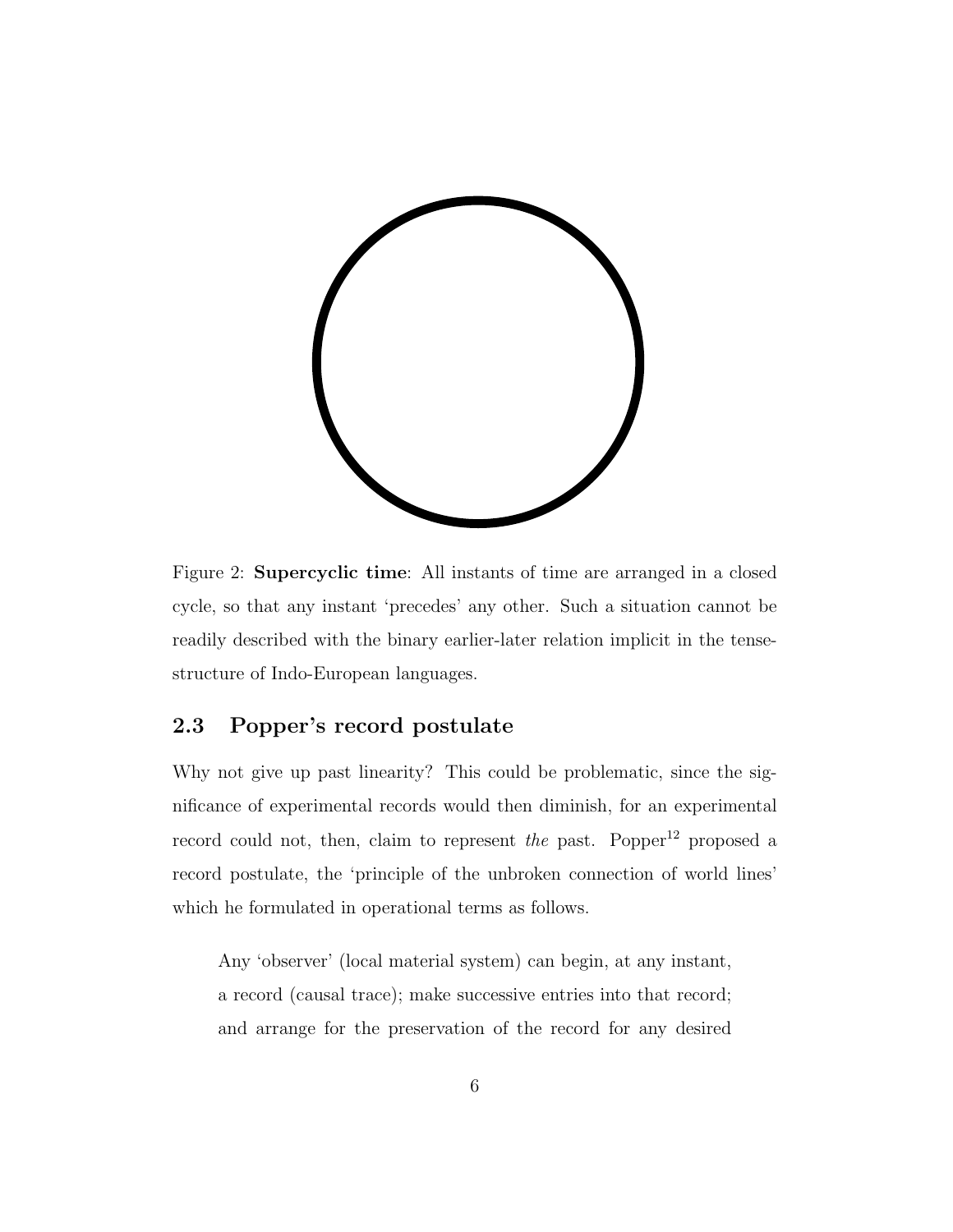finite period of time. (By 'can' the following is meant; the theoretical possibility of any world-line, to be considered as consistent with the laws of nature, must not entail the impossibility of the operations described in the above principle.)

World lines closed in time now lead to a contradiction, since, for consistency, the closed world line 'must be infinitely and absolutely repetitive,' and hence 'would entail periodic destruction of every single record,' since otherwise the record 'would not be fully repetitive but would constantly enrich itself upon every renewal of the closed journey.'

#### 2.4 The chronology condition

Appeal to the future branching alone is also adequate. 'The same result may be obtained, even less ad hoc,' continues Popper, 'by adopting a "principle of indeterminism"; this too would automatically exclude all cosmological solutions permitting closed world-lines.' Hawking and  $Ellis<sup>13</sup>$  similarly argue that future branching cannot be lightly rejected, since 'all of our philosophy of science is based on the assumption that one is free to perform any experiment.' Hence, they are 'much more ready to believe' their *chronology* condition, viz. that there are no CTCs. (Hawking's latest position, marks a retreat from postulate to conjecture, and adds the bit about making the universe safe for historians.)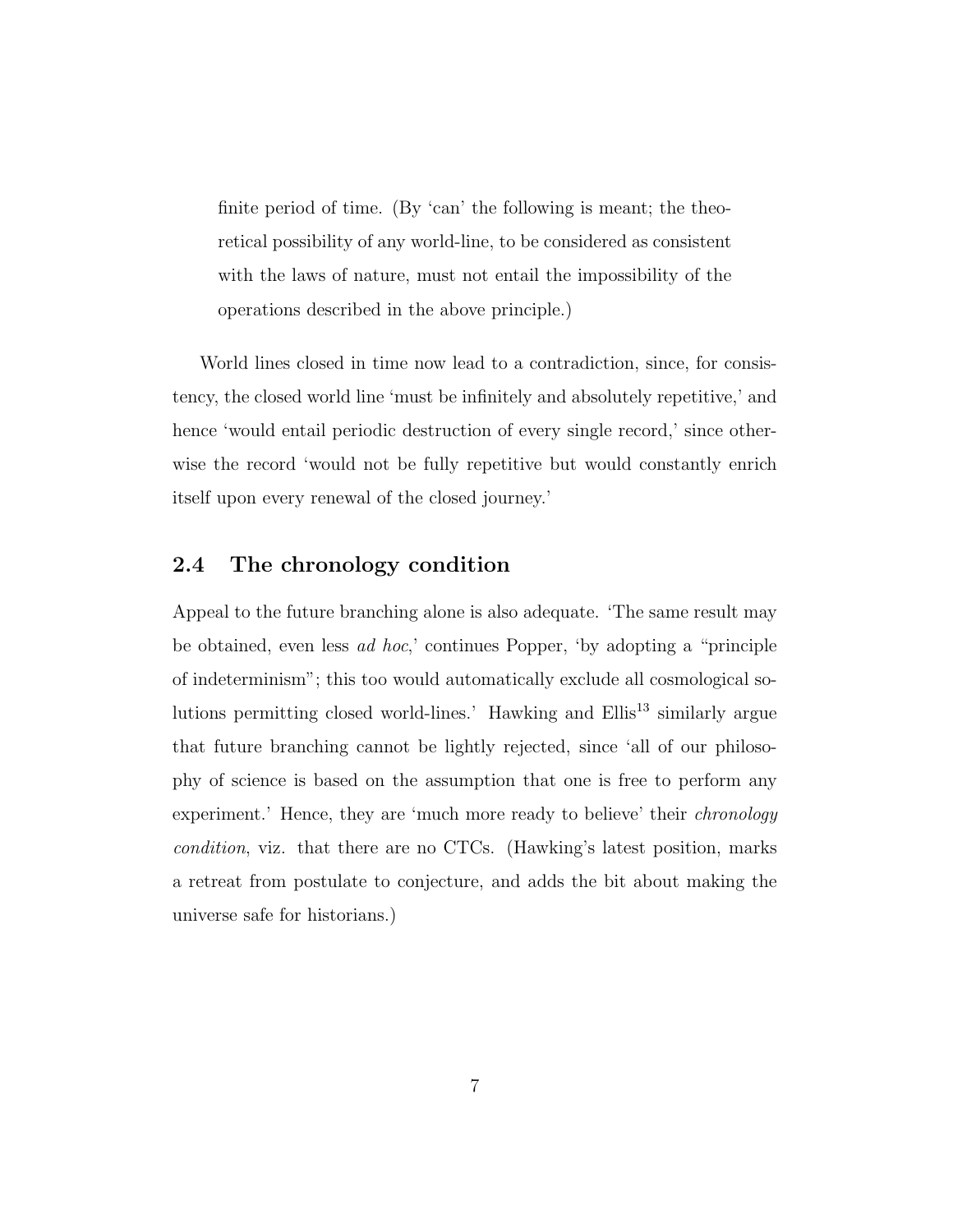### 2.5 The paradoxes re-examined

In brief, the informed consensus favours the standard conclusion<sup>14</sup> that time travel is antithetical to spontaneity or 'free will'. I will argue that the exact opposite is true.

Let us re-examine the grandfather paradox, for two of its key features seem to have gone unnoticed. We need to shift our attention from the death of Grandfather to the birth of Tim, that is to the first appearance of Tim in this world. Let us suppose that Tim's 'birth' (i.e. his chronologically earliest appearance in the world) was earlier than his biological birth from his mother's womb. Let us further suppose that the event of Tim's 'birth' did not go unobserved. Say, Tim's house had earlier been occupied by an eccentric scientist, who had called another half-a-dozen scientists for tea. Tim, being a tyro at time travel, appeared bang in the midst of this tea party. The scientists, true to their profession, merely observed and theorised: they did not hop around or interfere in what they took to be a demonstration to challenge their theoretical capabilities, specially arranged by their eccentric host (who had disappeared into the kitchen). Naturally, they were all blase enough to regard it as a magic trick in bad taste. (Tim materialised with one foot on a saucer, and spilled tea on a guest.)

But we know better. We know that, however hard they might have tried, the scientists could not have found an explanation for the fact which was presented to them on a platter—no causal explanation that is. We know that Tim's appearance at the eccentric tea party really had nothing to do with anything prior to the tea party; it was causally inexplicable, spontaneous, so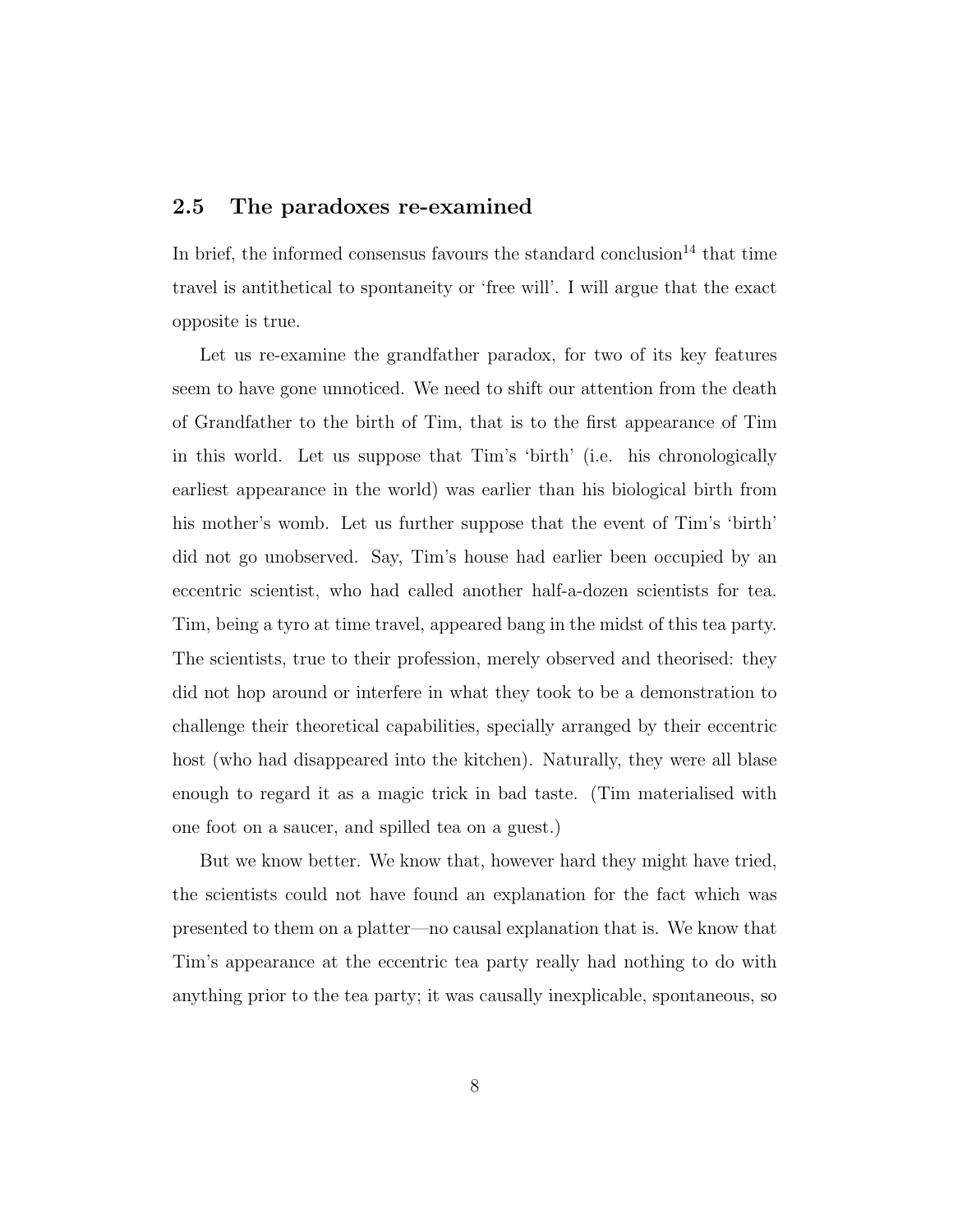to say. The event of Tim's birth could be explained only with reference to the future.

### 2.6 Popper's pond

In the non-mechanical mode of time-travel, involving advanced interactions, Tim's 'birth' corresponds exactly to Popper's pond paradox. If a stone is dropped into a pond, ripples usually spread outwards (corresponding to a retarded wave). In the advanced case, the ripples converge spontaneously and throw the stone out of the pond. This sort of thing, though possible according to physical theory, is not usually observed unless one has filmed the sequence and plays the film backwards. But, says Popper,<sup>15</sup> 'no physicist would mistake the end of the film for its beginning; for the creation of a contracting circular wave followed by a zone of undisturbed water would be (causally considered) miraculous.' Popper's own argument involved coherence: for constructive interference of primary wavelets, to produce a converging ripple, by Huyghens' principle, one would need coherence, and this would be practically impossible to arrange without 'organization from the centre'.

One can strengthen the first part of Popper's argument, by giving more general and stronger arguments which show the theoretical impossibility of explaining anticipatory phenomena from the past. A causal explanation of anticipatory phenomena is mathematically impossible for exactly the same reason that a teleological explanation of purely history dependent phenomena is mathematically impossible. Purely anticipatory phenomena may be explained only by reference to the future, just as history dependent phenomena may be explained only by reference to the past, for the reasons sketched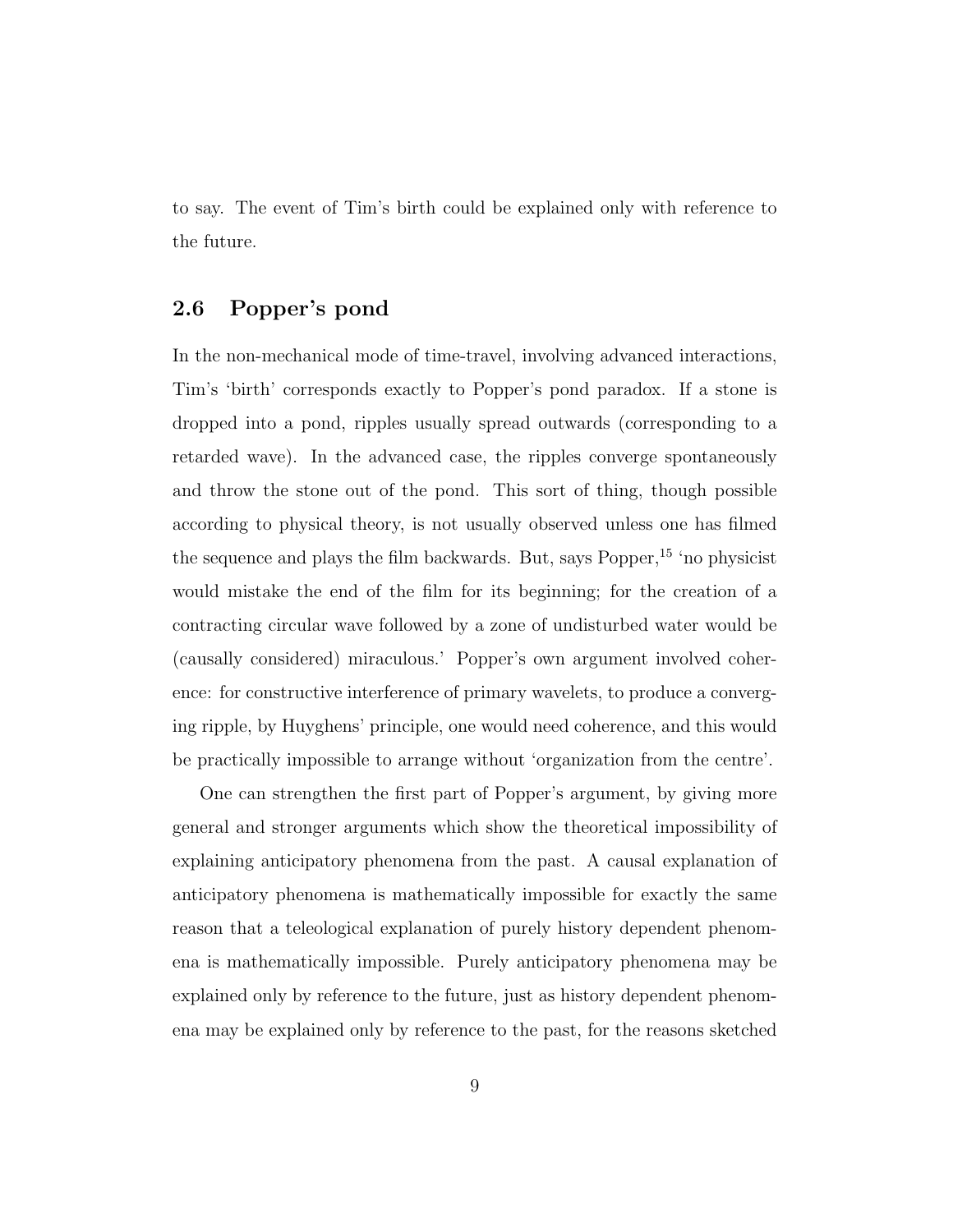in Figs 3, 4, 5, reproduced from Ref. 7, where they are explained in more detail. (A quick exposition is also provided in the appendix to this note.)



Figure 3: Three solutions of a retarded equation. The different past histories prescribed over  $[-1, 0]$  all result in the same future for  $t \geq 1$ . Retrodiction is hence impossible from future data prescribed over  $t \geq 1$ . Teleological explanations are impossible, with history-dependent evolution.

The pond paradox is now seen to arise from Popper's metaphysical stipulation that all phenomena must admit a causal explanation, so that phenomena not admitting a causal explanation cannot possibly occur. This position is reminiscent of the Stoics who derived heimarmene (fate) from eiro (string beads), so that the evolution of the world was analogous to moving beads on a necklace; the slightest spontaneous swerve of the atoms (Epicurean clinamen) would break the string: 'the cosmos would break up and be shattered... if some uncaused movement were to be introduced into it.<sup>16</sup> Perhaps it is necessary to restate that a metaphysical stipulation ('everything must have an antecedent cause'), as used e.g. by Hippocrates, may not be used to decide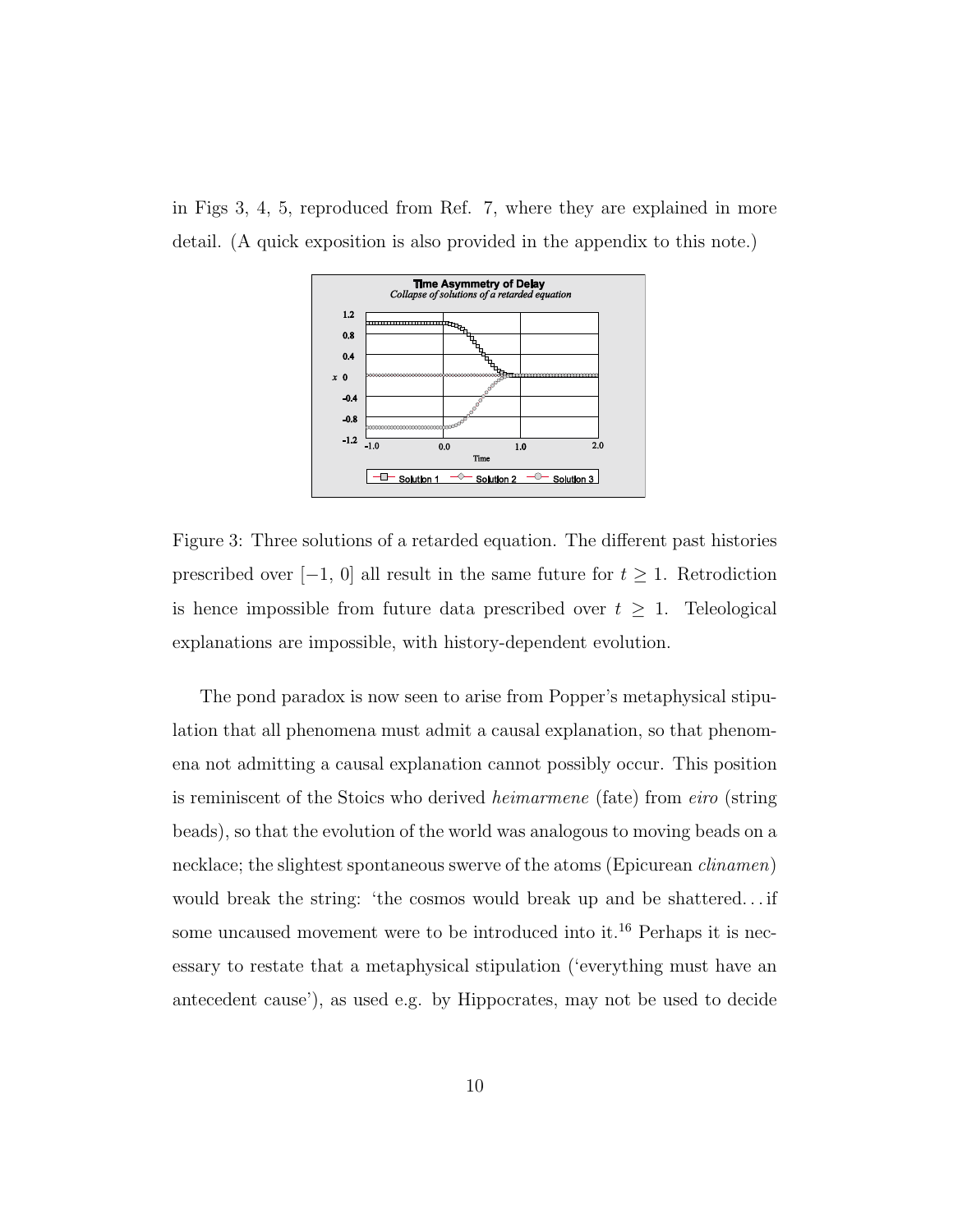

Figure 4: Three solutions of an advanced equation: different futures over [1,2] correspond to the same past for  $t \leq 0$ . With anticipation past fails to decide the future, for one past may correspond to many futures, in this time reverse of Fig. 3. Hence, causal explanations are impossible with anticipatory evolution.

admissible phenomena. The existence or non-existence of the spontaneous can only be decided by observation.

### 2.7 The empirical evidence

The absence of hordes of tourists from the future is, therefore, no evidence against time travel of the second kind. It would be enough if we occasionally observe some spontaneous events.

#### 2.8 The mechanization of spontaneity

A key feature of spontaneity in the above sense is that spontaneity cannot be mechanized, i.e., though time travel may be possible, time machines are not: only time travel of the second kind is possible. Popper's conclusions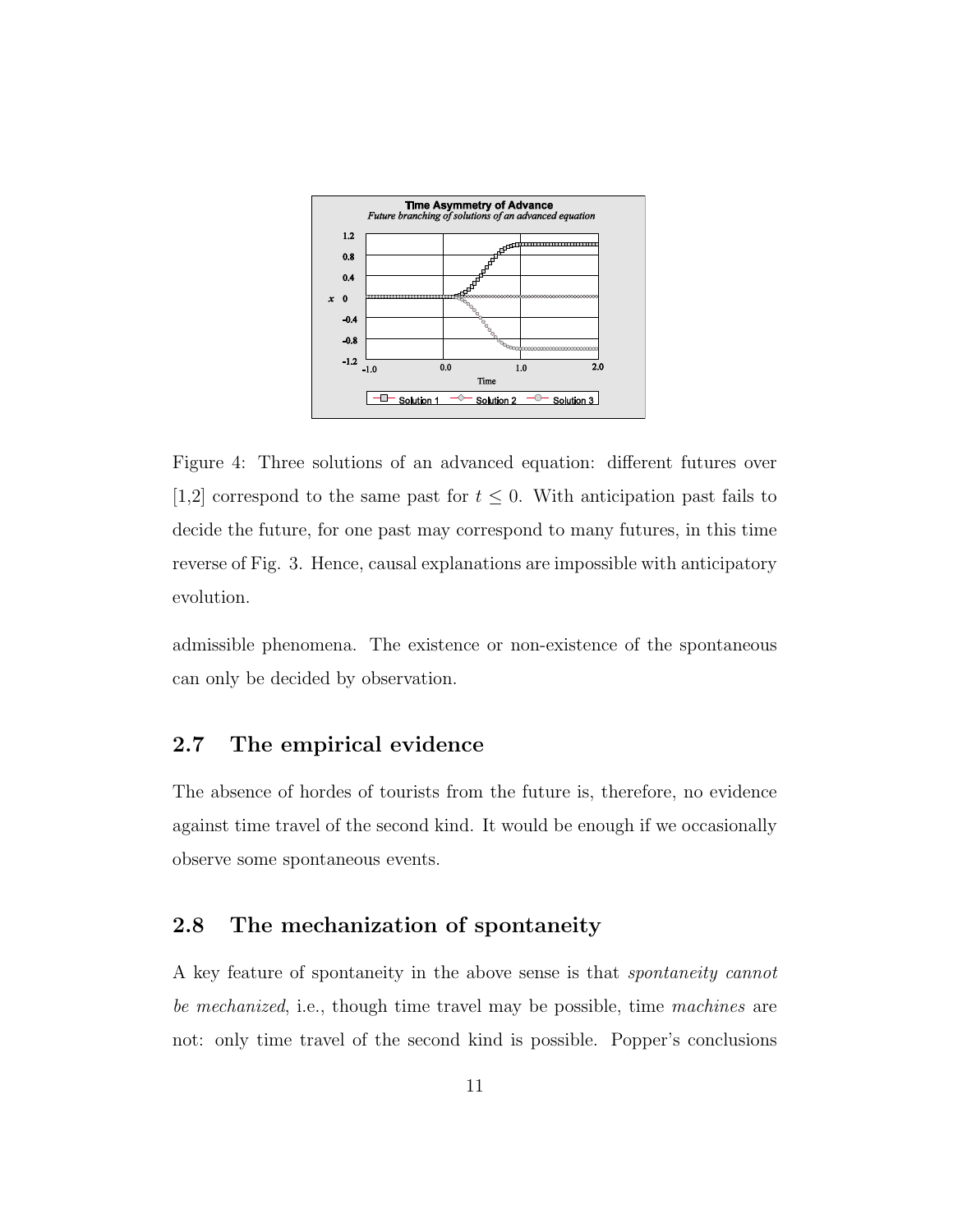

Figure 5: With a realistic mixture of history-dependence and a small amount of anticipation, the past still fails to decide the future. With this model, all phenomena do not admit causal explanations, so that spontaneity really is possible. The existence of a small tilt is exactly the condition for time-travel of the second kind.

from his pond paradox only need to be toned down: while the existence of a causal explanation cannot very well be a precondition for the occurrence of a phenomenon, without a causal explanation one cannot systematically control the phenomenon, or arrange for it to occur, or mechanically reproduce it. The Wellsian time-machine incorporates in its construction the intuitive idea of 'control' from the future. In the physics literature, the same idea was articulated in the context of the tachyonic anti-telephone: if Shakespeare used a tachyonic anti-telephone to dictate Hamlet to Bacon then, Benford et al.<sup>17</sup> argued, while Bacon would have chronological priority, Shakespeare remained the author of Hamlet—since Shakespeare was the one who had 'control'. But, in a situation where interactions may propagate from future to past, it is not clear that control from the future is any more possible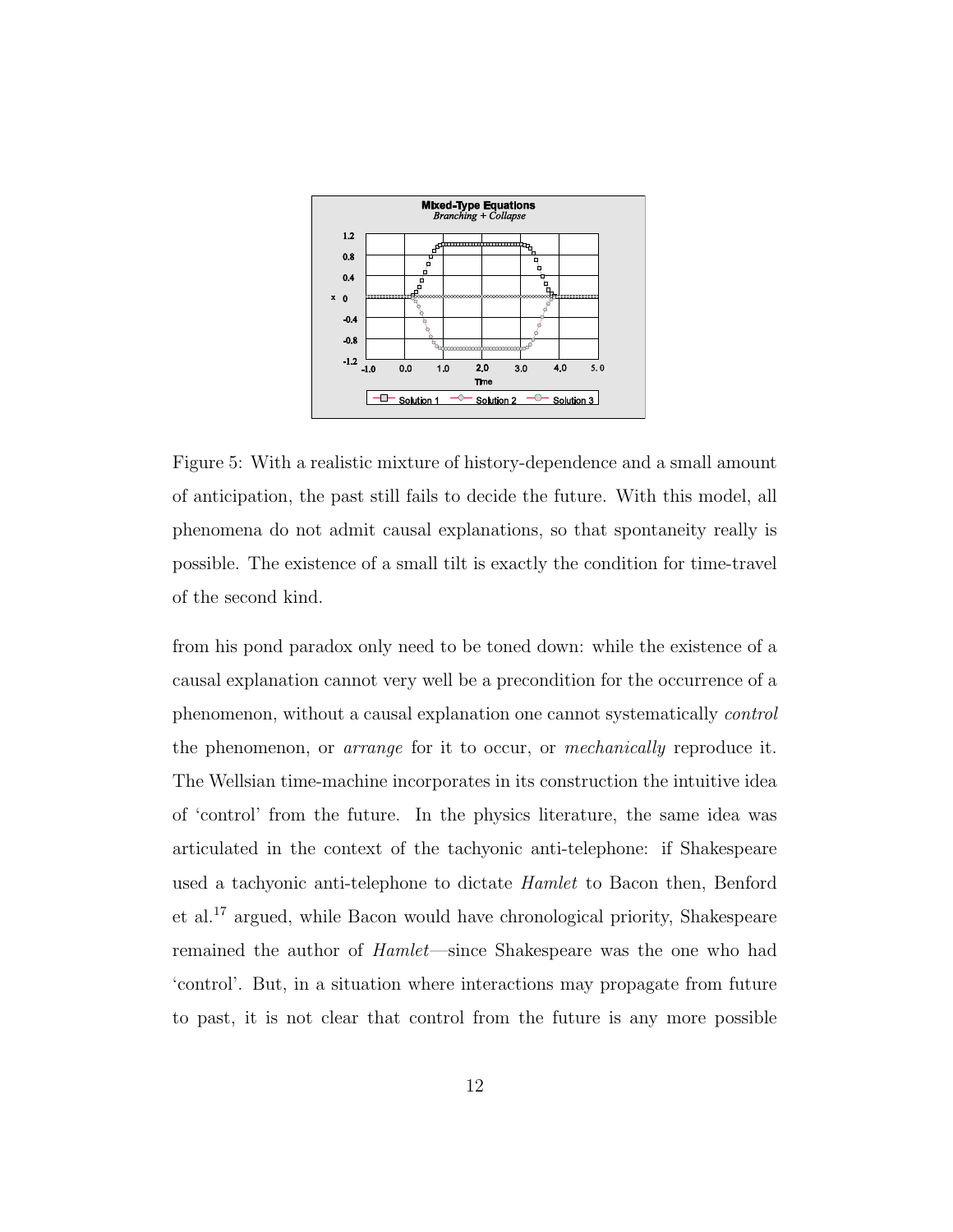than control from the past, and Fig. 5 sketches a counter-example: in some situations prescribing both past and future data may still be inadequate to determine a unique present. Similarly, the classical argument<sup>18</sup> to exorcise Maxwell's demon excludes only the mechanical form of the demon, which could lead to a controllable, hence possibly unboundedly large, decrease of entropy.

#### 2.9 Spontaneity and chance

The relevance of Maxwell's demon is the following. Spontaneity, in the sense proposed above, differs from the notion of 'chance' in the sense of probabilistic ('stochastic') evolution, such as that of a stochastic process, where the probabilities of future states can be computed once the past states are known. (The meaning we have assigned to 'chance' is related to contemporary customary usage amongst physicists: for the last hundred years or so, it has been argued that probabilistic evolution accounts for entropy increase within classical reversible dynamics.) Mathematically, the difference is that evolution involving such 'chance' may be modeled by stochastic differential equations (Fig. 6), categorically distinct from the mixed-type functional differential equations which model evolution involving a tilt in the arrow of time. In physical terms, a key difference is that chance corresponds to 'mixing' while spontaneity, in the above sense, corresponds to 'sorting'.

That is, if the implicit assumption of some kind of 'mixing' or quasiergodicity is acceptable as a characteristic feature of 'chance' in the sense of probabilistic evolution, one might say that 'chance' results in an increase of entropy, whereas spontaneity in the above sense (e.g. a converging ripple)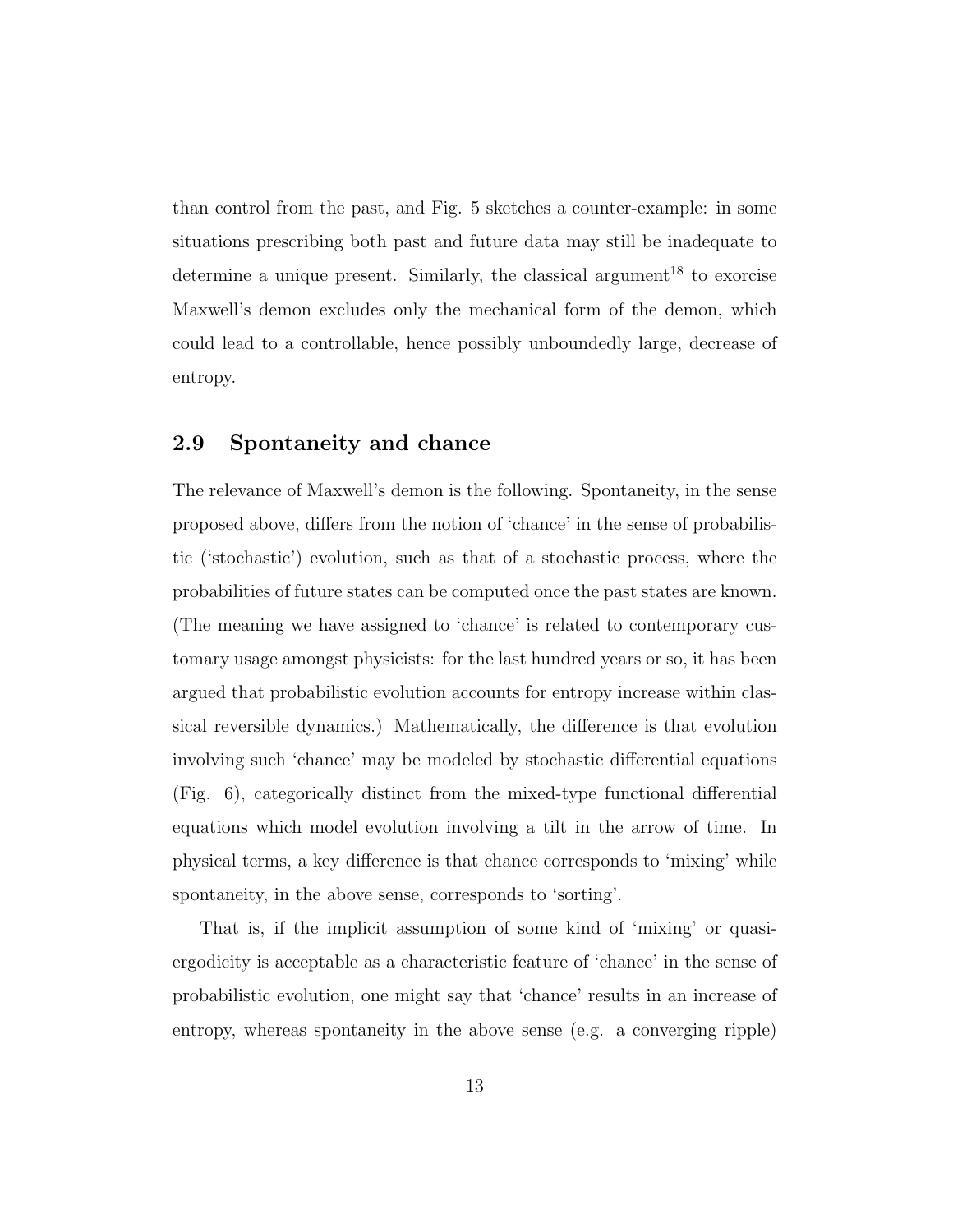

Figure 6: The figure shows some Brownian sample paths. The sample paths mix: the trajectories tend to 'forget' their past and asymptotically become statistically independent of it, unlike the background vector field (dashed lines) which corresponds to solutions of the unperturbed ordinary differential equation. 'Mixing' due to chance is believed to produce entropy rather than order  $(=$  negentropy).

clearly corresponds to a reduction in entropy, or to the creation of order. So, time travel of the second kind actually corresponds to spontaneous order creation.

Though general relativistic statistical mechanics (and the statistical basis of the stress-energy continuum) is problematic, the apparently necessary association of exotic matter (hence negative energies) with wormhole spacetimes suggests, in the standard MTW<sup>19</sup> approach to relativistic thermodynamics, that, one should expect a similar association of entropy reduction with time travel in the case of wormholes.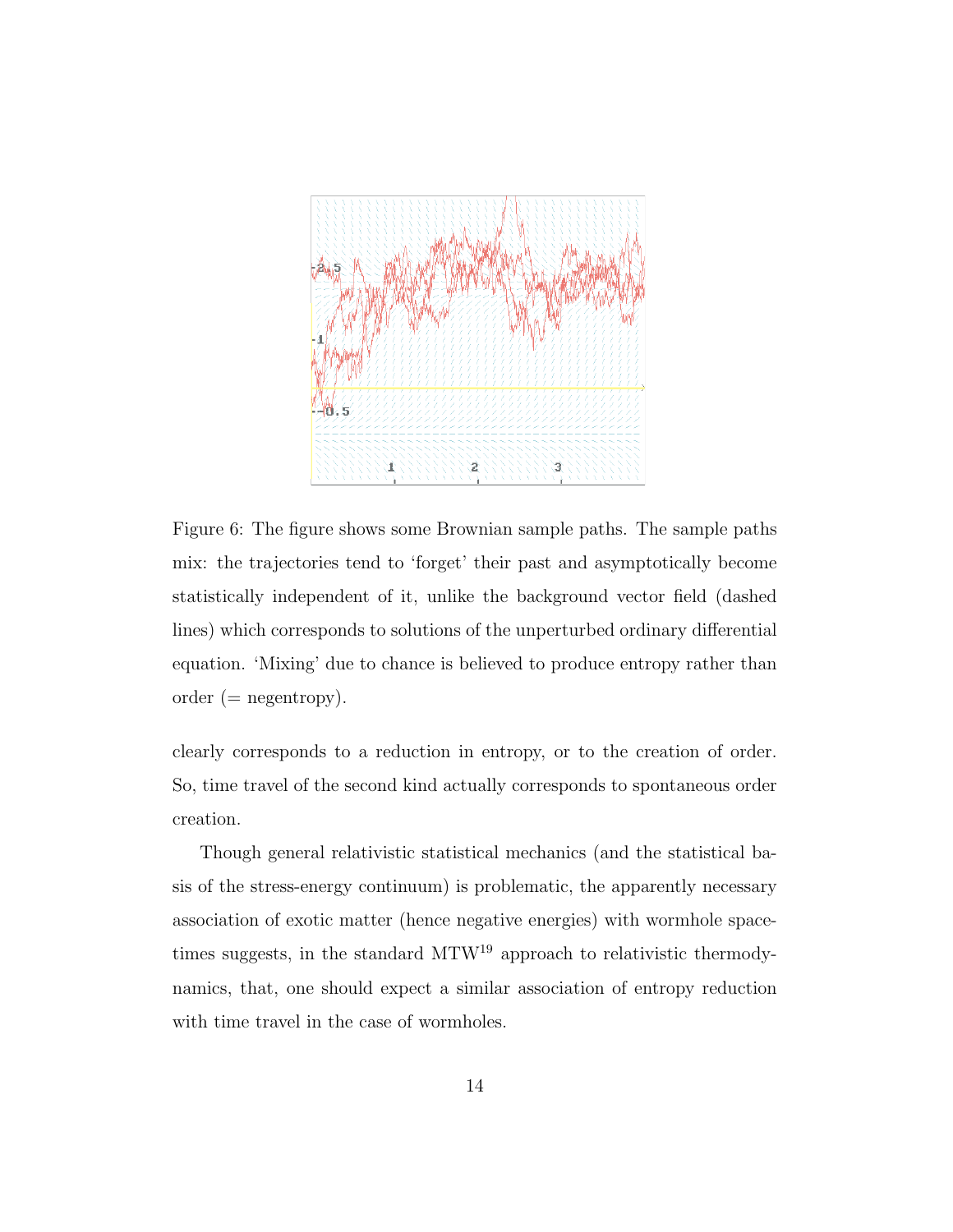It is natural to conjecture that any macrophysical manifestation of spontaneity would involve, in an essential way, the one thing that has remarkably resisted mechanization: life. Specifically, I expect that a systematic microphysical tilt in the arrow of time would show up in the structure and dynamics of biological macromolecules. At present, solutions of the manyparticle equations of motion with a microphysical tilt in the arrow of time are still being simulated, and compared with solutions of a stochastically perturbed form of the classical equations, and only preliminary results are available,<sup>20, 21</sup> so that it would not be in order to make a more definite statement. However, some general arguments connecting spontaneity in the above sense with 'human freedom' in the mundane sense of Fig. 1 may be found in Ref. 7.

At the microphysical level, spontaneity as a necessary correlate of nonlocality is especially interesting in the context (Ref. 7) of the structured-time interpretation of quantum mechanics.

## 3 CONCLUSIONS

Time travel conflicts not with choice but with 'causality': if two-way interaction with the future is permitted, one can no longer hang on to 'causality' in the sense of demanding explanations exclusively from the past. Interactions propagating from future to present imply the occurrence of events that are causally inexplicable. Under the circumstances of time travel, one must allow for the reality of such spontaneous events, which differ from 'chance' events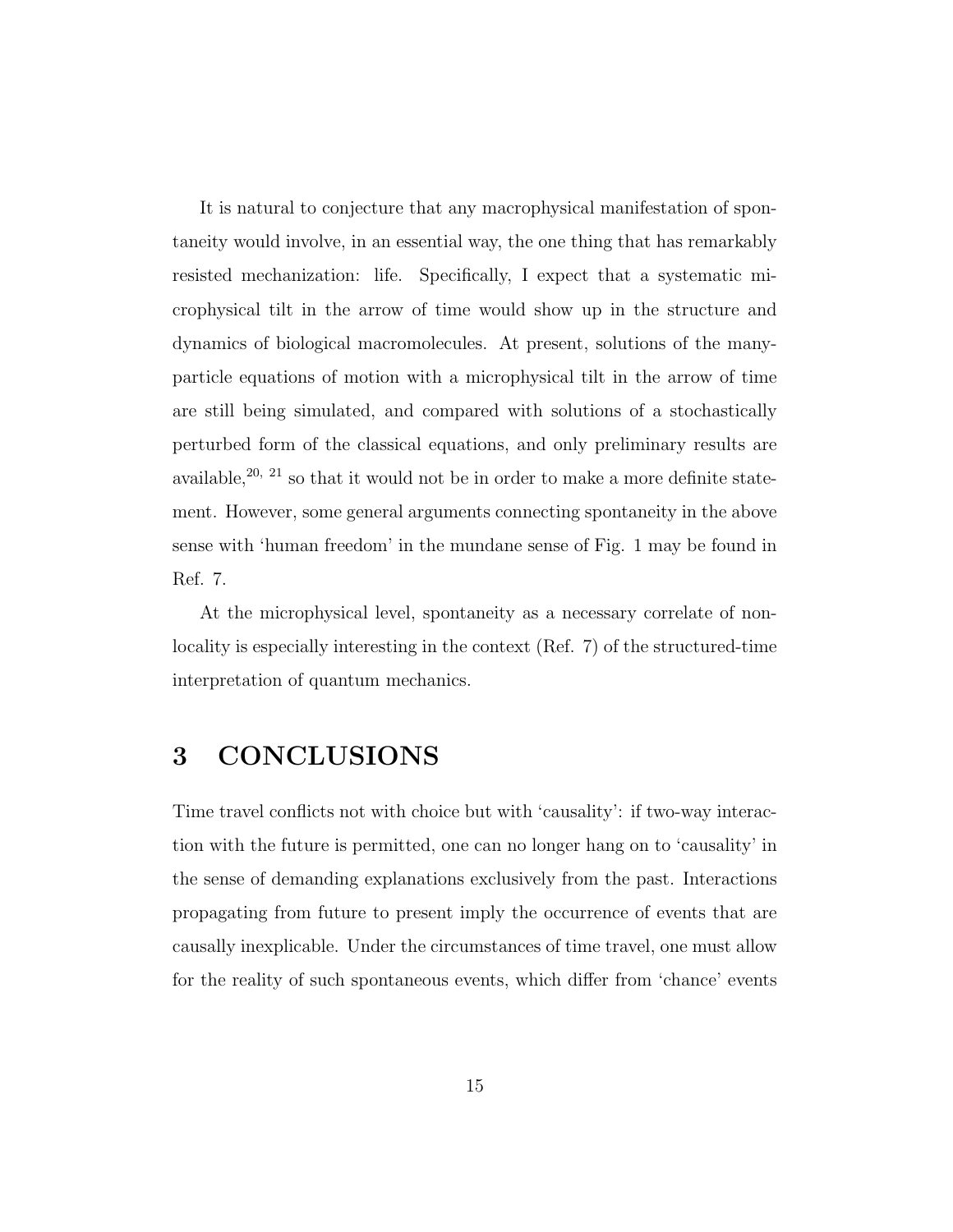in creating order instead of destroying it. The mechanization of spontaneity, however, is impossible, so that time travel can only be of the second kind.

## Appendix

A causal explanation of anticipatory phenomena is mathematically impossible: following the referee's suggestion to keep the paper self-contained, we reproduce here from Ref. 7, some mathematical details of the argument.

First, let us see why a teleological explanation of history-dependent phenomena is mathematically impossible. Fig. 3 shows three solutions of the retarded functional differential equation (FDE)

$$
x'(t) = b(t)x(t-1)
$$
\n(1)

where  $b$  is a continuous function which vanishes outside  $[0, 1]$ , and satisfies

$$
\int b(t) \, dt = -1 \tag{2}
$$

For example,

$$
b(t) = \begin{cases} 0 & \text{: } t \le 0 \\ -1 + \cos 2\pi t & \text{: } 0 \le t \le 1, \\ 0 & \text{: } t \ge 1 \end{cases}
$$
 (3)

For  $t \leq 0$ , the FDE (1) reduces to the ordinary differential equation (ODE)  $x'(t) = 0$ , so that, for  $t \leq 0$ ,  $x(t) = k$  for some constant  $k (= x(0))$ . Now, for  $t \in [0, 1]$ ,

$$
x(t) = x(0) + \int_0^t x'(s)ds
$$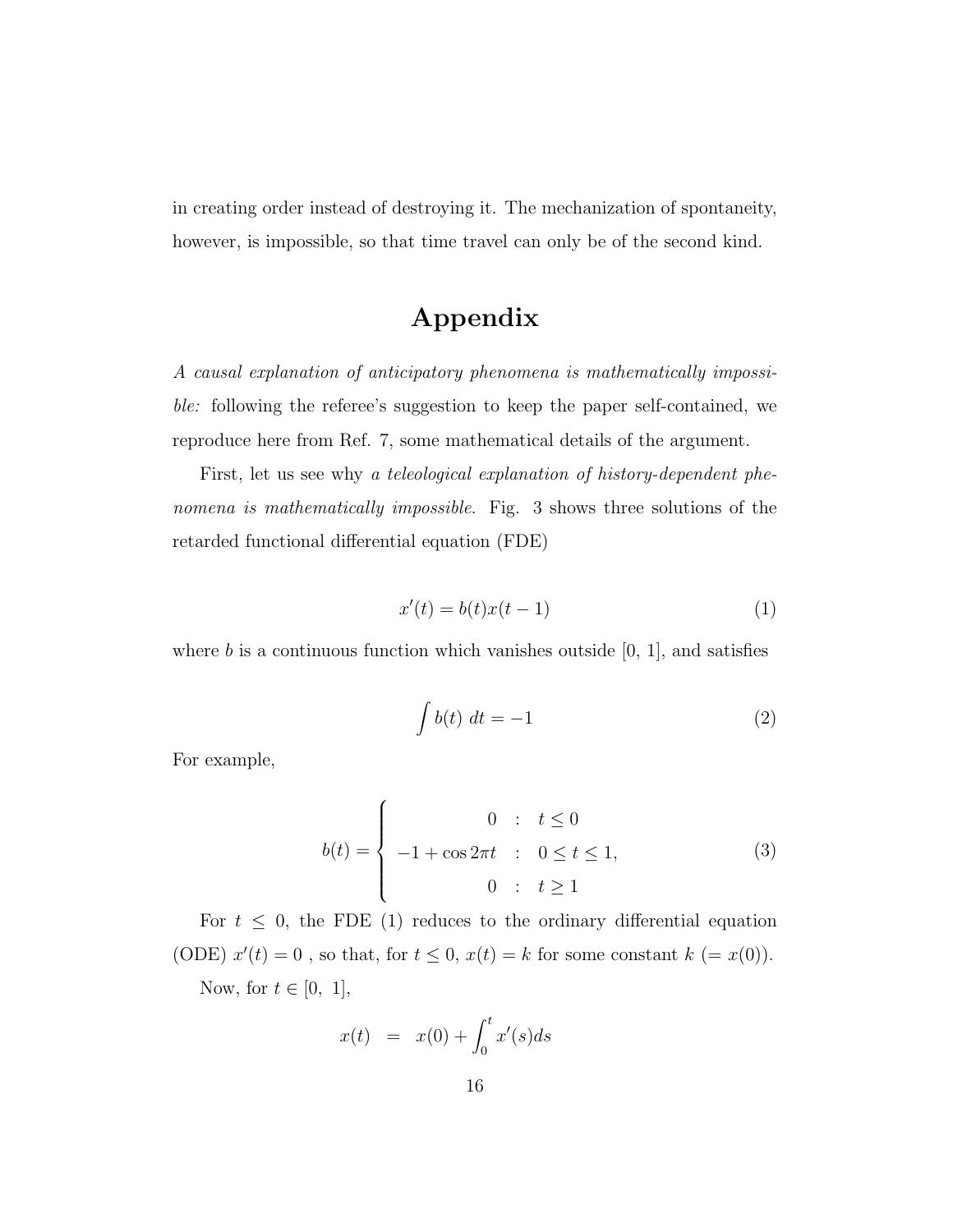$$
= x(0) + \int_0^t b(s)x(s-1)ds
$$
  

$$
= x(0) + x(0) \int_0^t b(s)ds
$$
 (4)

since  $x(s-1) \equiv k = x(0)$  for  $s \in [0, 1]$ . Hence, using  $(2), x(1) = 0$ , no matter what k was. However, since  $b(t) = 0$  for  $t \ge 1$ , the FDE (1) again reduces to the ODE  $x'(t) = 0$ , for  $t \ge 1$ , so that  $x(1) = 0$  implies  $x(t) = 0$  for all  $t \geq 1$ . Hence, the past of a system governed by (1) cannot be retrodicted from a knowledge of the entire future; for if the future data (i.e., values of the function for all future times  $t \ge 1$ ) are prescribed using a function  $\phi$  that is different from 0 on [1,  $\infty$ ], then (1) admits no backward solutions for  $t \leq 1$ . If, on the other hand,  $\phi \equiv 0$  on [1,  $\infty$ ], then there are an infinity of distinct backward solutions. In either case, knowledge of the entire future furnishes no information about the past.

The actual solutions shown in the graph were obtained numerically, using the RETARD package of Hairer et al. $^{22}$ 

In the advanced case, as suggested by Fig. 4, the argument is the timesymmetric counterpart of the above argument. In this case, the equation solved was the analogous advanced FDE

$$
x'(t) = b(t)x(t+1)
$$
\n<sup>(5)</sup>

where the function  $b$  has the same properties as before, except that

$$
\int b(t)dt = 1\tag{6}
$$

For example,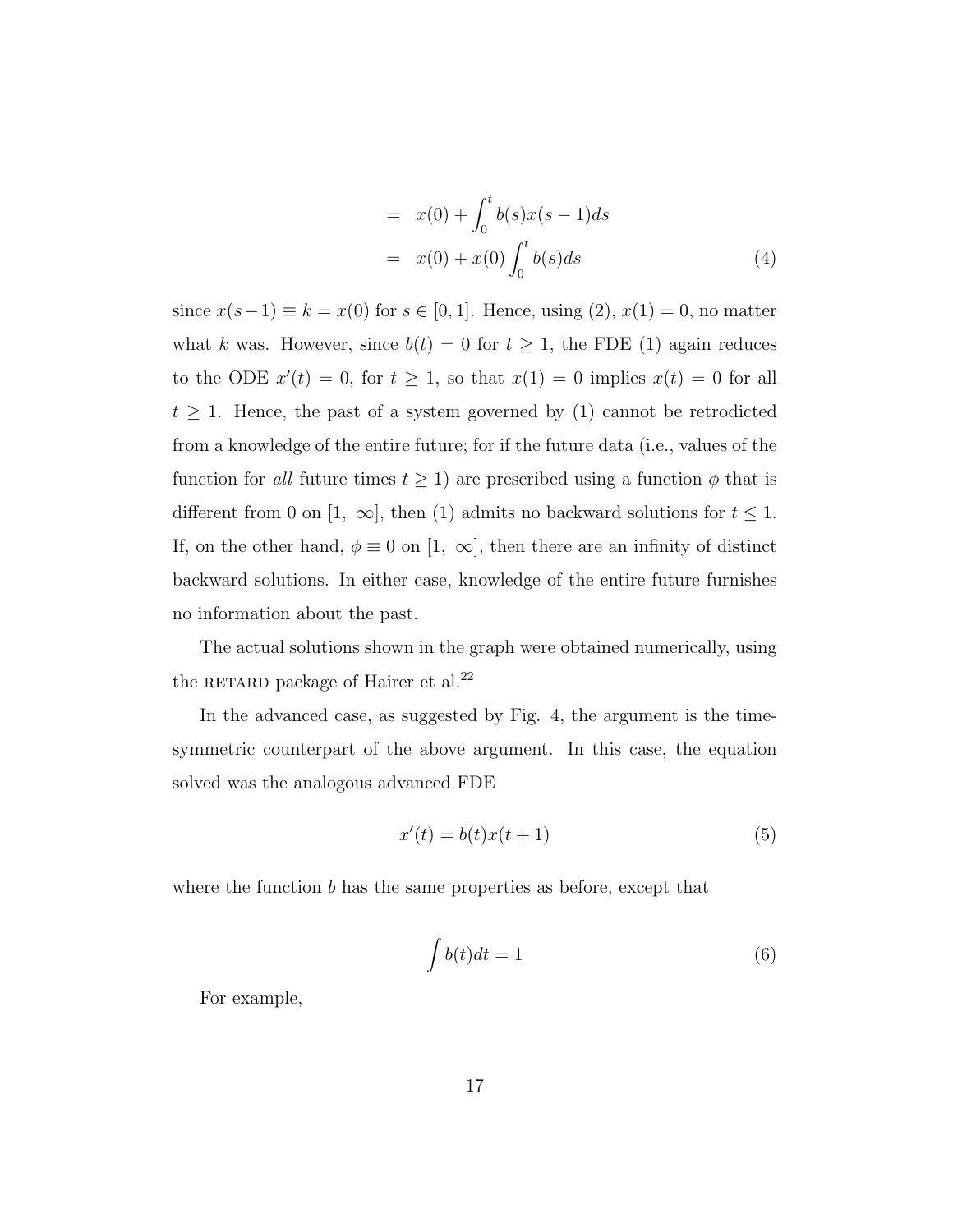$$
b(t) = \begin{cases} 0 & \text{: } t \le 0 \\ 1 - \cos 2\pi t & \text{: } 0 \le t \le 1, \\ 0 & \text{: } t \ge 1 \end{cases}
$$
 (7)

The reasoning proceeds in an entirely analogous manner. For  $t \geq 1$ , the FDE (5) reduces to the ODE  $x'(t) = 0$ , so that, for  $t \ge 1$ ,  $x(t) = k$  for some constant  $k (= x(1)).$ 

Now, for  $t \in [0, 1]$ ,

$$
x(t) = x(1) - \int_0^t x'(s)ds
$$
  
=  $x(1) - \int_0^t b(s)x(s+1)ds$   
=  $x(1) - x(1) \int_0^t b(s)ds$  (8)

since  $x(s+1) \equiv k = x(1)$  for  $s \in [0, 1]$ . Hence, using  $(6)$ ,  $x(0) = 0$ , no matter what k was. However, since  $b(t) = 0$  for  $t \leq 0$ , the FDE (5) again reduces to the ODE  $x'(t) = 0$ , for  $t \leq 0$ , so that  $x(0) = 0$  implies  $x(t) = 0$  for all  $t \leq 1$ . Hence, the future of a system governed by (5) cannot be predicted from a knowledge of the entire past; for if the past data (i.e., values of the function for all past times  $t \leq 0$ ) are prescribed using a function  $\phi$  that is different from 0 on  $[-\infty, 0]$ , then (5) admits no forward solutions. If, on the other hand,  $\phi \equiv 0$  on  $[-\infty, 0]$ , then there are an infinity of distinct forward solutions. In either case, precise knowledge of the entire past furnishes no information about the future. The actual numerical solutions shown were obtained by a time-symmetric modification of the RETARD package.

Fig. 5 shows solutions of the mixed-type equation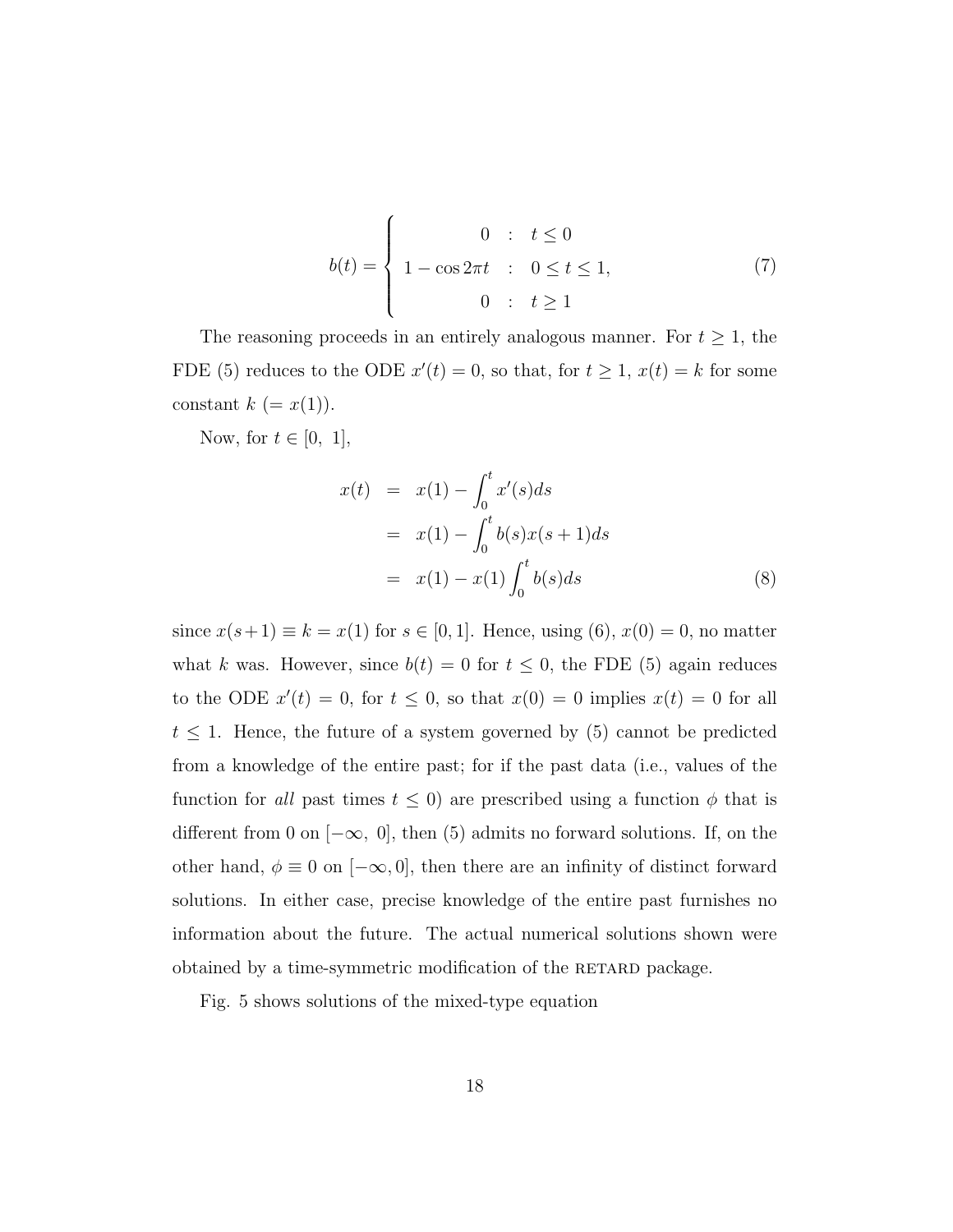$$
x'(t) = a(t)x(t-1) + b(t)x(t+1)
$$
\n(9)

where b has the same properties as in  $(6)$ , and the continuous function a now has support on the interval [2, 3], and satisfies

$$
\int_{2}^{3} a(t)dt = -1
$$
 (10)

The solutions may be obtained by combining the reasoning used in the preceding two cases.

Physically, retarded FDE arise as the equations of motion of charged particles, using the Heaviside-Lorentz force law, and assuming fully retarded Lienard-Wiechert potentials.<sup>7, 20, 21</sup> Mixed-type equations arise as the equations of motion of charged particles in the case where most electromagnetic radiation is retarded, but some of it may be advanced, i.e., we use a convex combination of retarded and advanced Lienard-Wiechert potentials. This possibility has often been excluded on metaphysical grounds, without studying the immediate empirical consequence (of spontaneity), here and now, of this assumption.

Finally, in the case of Fig. 6 the equation solved was a stochastic differential equation of the type

$$
dX_t = a(t, X_t)dt + b(t, X_t)dw(t)
$$
\n
$$
(11)
$$

where  $w(t)$  is the standard Brownian motion (Wiener process). The background vector field relates to the deterministic part of this equation, obtained using only the drift function  $a(t, X_t)$  and setting the dispersion function  $b(t, X_t)$  to zero. The sample paths shown in the figure were obtained using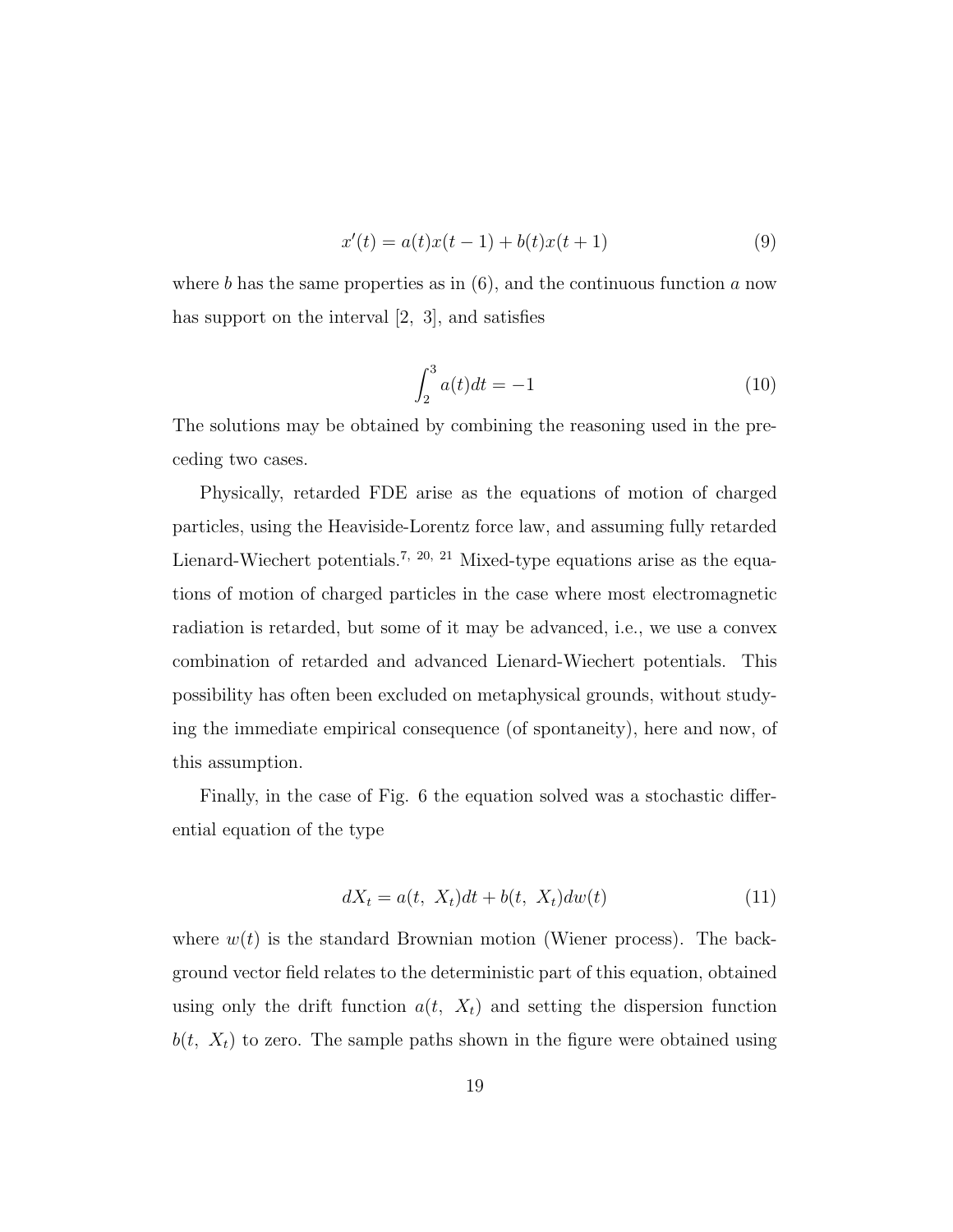this author's package stochode for the solution of stochastic differential equations (SDE's) driven by Brownian or Lévy motion.

Given the vast difference between the mathematical theory underlying SDE's ('chance') and that underlying mixed-type FDE's ('spontaneity') it is surprising why it should be hard to discriminate between the physical consequences of the two. In the case of SDE's ('chance') the future is epistemically uncertain since (a) the past is uncertain, and (b) the relation of past to future is probabilistic rather than deterministic. In the case of mixed-type FDE's ('spontaneity'), the future is ontically uncertain, regardless of knowledge of the past, because past does not entirely determine the future

## Notes and References

1. K. S. Thorne, in: R. J. Gleiser, C.N. Kozameh and O.M. Moreschi (eds), General Relativity and Gravitation 1992, Institute of Physics Publishing, Bristol, 1993, pp. 294–315; K.S. Thorne, Black Holes and Time Warps: Einstein's Outrageous Legacy, Norton, New York, 1994; M.S. Morris and K.S. Thorne, Amer. J. Phys. 56 (1988) 395–412; M.S. Morris, K.S. Thorne, and U. Yurtserver, *Phys. Rev. Lett.*  $61$  (1988) 1446; S. -W. Kim and K.S. Thorne, Phys. Rev. D 44 (1991) 4735–37.

- 2. R. H. Price, Amer. J. Phys. 61 (1993) 216–7
- 3. J. R. Gott III, Phys. Rev. Lett. 66 (1991) 1126–29.
- 4. S. W. Hawking, Phys. Rev. D 46 (1992) 603–11.

5. Instantaneous transfer of information at superluminal speeds naturally does not contradict the theory of relativity, which only requires that the speed of light should be constant in any local Lorentz frame. The usual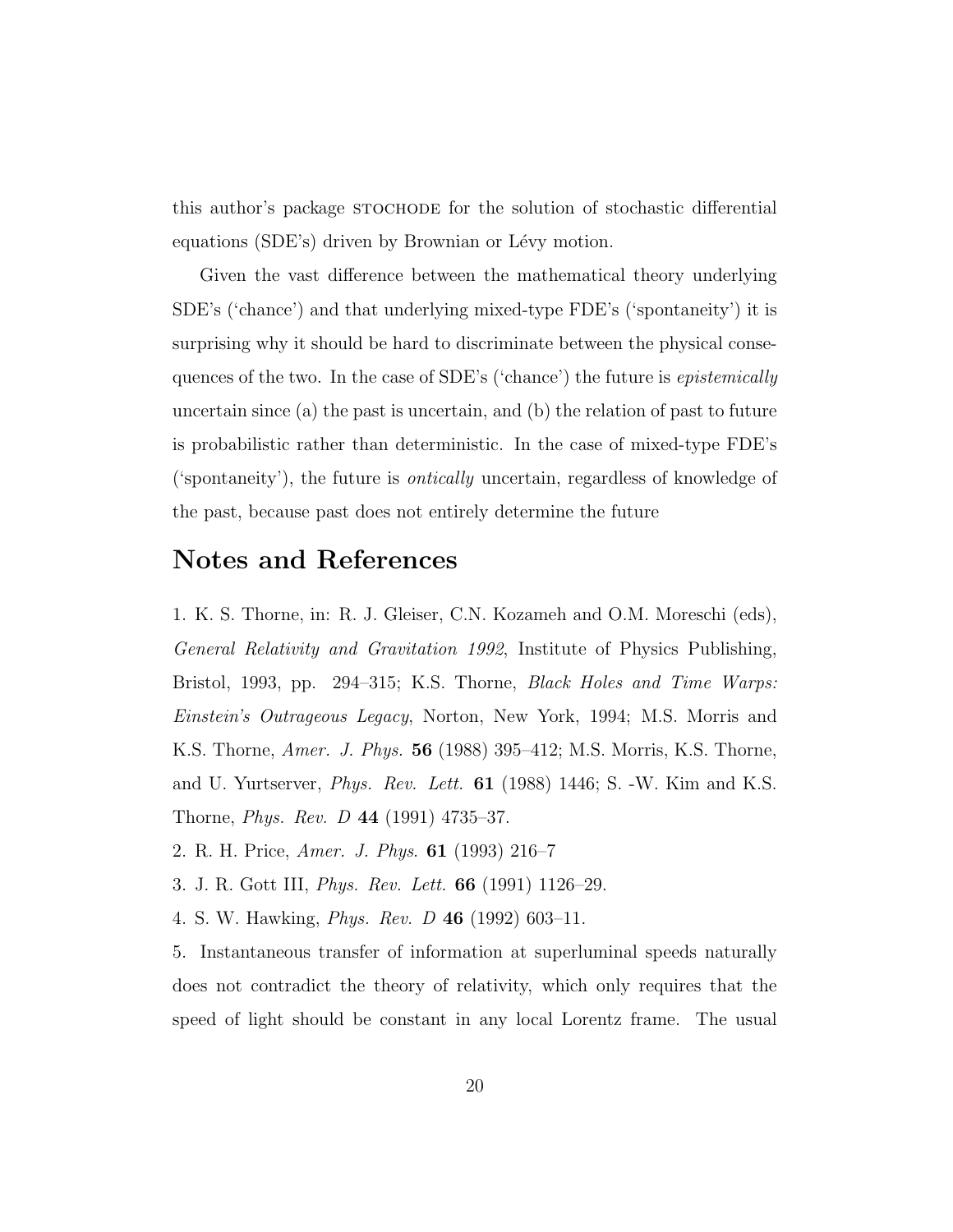assertion of a conflict between the two implicitly assumes 'causality' which is not quite applicable under the circumstances.

6. Contrary to the claims made in the current literature, the Wheeler-Feynman absorber theory may not be used for this purpose since it is internally inconsistent, while the Hoyle-Narlikar absorber theory may not be used since it is externally inconsistent. See, C. K. Raju, *J. Phys. A: Math.* Gen. 13 (1980) 3303-17.

7. C. K. Raju, Time: Towards a Consistent Theory, Kluwer Academic, Dordrecht, 1994. Since retarded interactions dominate, one may still distinguish between forward and backward directions of time.

8. For this purpose, various subtle distinctions such as the distinction between Wellsian and Gödelian forms of time travel do not seem critical. See, John Earman, "Recent work on time travel." In: Time's Arrows Today, Steven F. Savitt (ed), Cambridge Univ. Press, 1995.

9. The presentation is adapted from D. Lewis, in: The Philosophy of Time, R. L. Poidevin and M. Macbeath (eds), Oxford University Press, Oxford, 1993, pp. 134–46.

10. J. F. Woodward, Found. Phys. Lett. 8 (1995) 1–39, p. 2.

11. In the sense of temporal logic, see, e.g. N. Rescher and A. Urquhart, Temporal Logic, Springer, Wien, 1973; W. H. Newton Smith, The Structure of Time, Routledge and Kegan Paul, London, 1980.

12. K. R. Popper, The Open Universe: an Argument for Indeterminism, Post Script to The Logic of Scientific Discovery, Vol. 2, London, Hutchinson, 1982, p. 58n–59n.